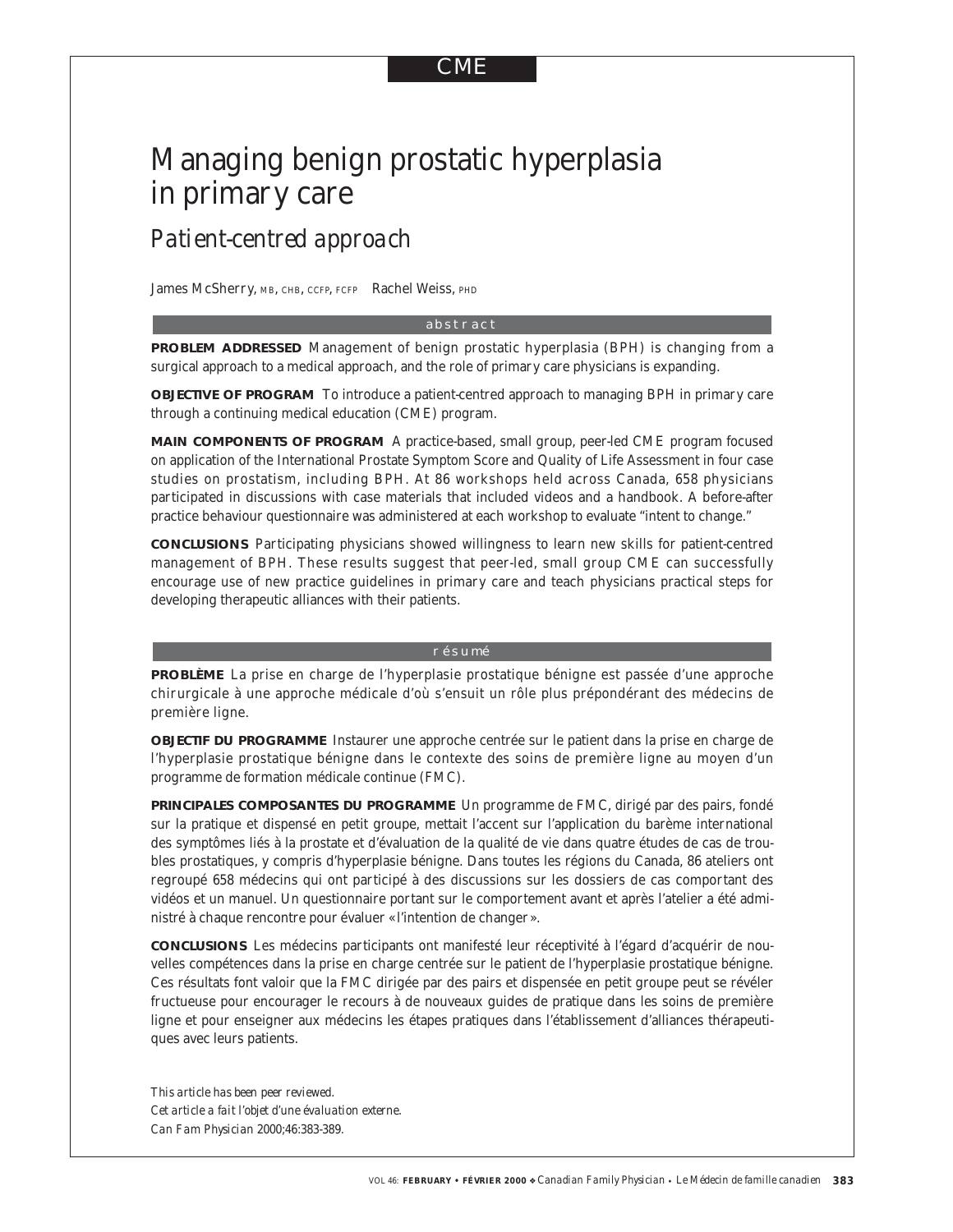s Canada's population ages, benign prostatic hyperplasia (BPH) has become one of the most common conditions presenting in primary care.<sup>1,2</sup> Non-surgical advances in treatment of BPH in the past decade, such as use of  $\alpha$ -adrenergic antagonists and 5α-reductase inhibitors to mediate androgen-dependent growth of the prostate,<sup>3</sup> have brought growing recognition that conservative management of BPH is often appropriate. "Watchful waiting" is suitable for patients who are not greatly bothered by their symptoms and have no sign of complications.<sup>3</sup> The natural history of BPH is that symptoms improve with time in 15% of patients, remain stable in 30%, and worsen in 55%.4 *A*

Both watchful waiting and pharmacologic interventions for mild and moderate BPH require a patient-centred approach. Together, physician and patient should monitor changes in symptoms, evaluate the effect of BPH symptoms on the patient's life, weigh treatment options, and follow the progress of interventions.5,6 Because men with very large prostates do not always experience outlet obstruction and symptom severity fluctuates over time without changes in prostate size, $^7$  a patient-centred approach to assessment is facilitated by use of a standardized BPH-specific symptom and quality-of-life questionnaire, such as the International Prostate Symptom Score and Quality of Life Assessment (I-PSS).<sup>8</sup>

First developed as the American Urological Association Symptom Index and BPH Impact Index when the American Urological Association sought to characterize symptoms' effect on patients' lives,<sup>8</sup> I-PSS has 79% sensitivity and 83% specificity in distinguishing patients with BPH from control subjects.<sup>9</sup> The I-PSS was adopted by the Second International Consultation in BPH in 1993; English and French versions are currently in widespread use as adjuncts to BPH treatment strategies.

#### **Program objective**

The program's primary objective was to facilitate clinical decision making regarding referral, pharmacotherapy, and watchful waiting for primary care 

**Dr McSherry** *practises family medicine in London, Ont, is a Professor in the Department of Family Medicine at the University of Western Ontario, and is Chief of Family Medicine at the London Health Sciences Centre.* **Dr Weiss** *is a Status Scientist in the Women's Health Program at The Toronto Hospital. She writes and consults in continuing medical education.*

patients presenting with BPH. Needs assessment was conducted using a 28-item questionnaire adapted from the I-PSS by a working party of urologists and family physicians and pilot tested in a small group of family and general practitioners for relevance and clarity. Of 2500 questionnaires mailed to a representative national sample of Anglophone and Francophone primary care physicians in practice for a minimum of 3 years, 281 were returned within 22 days. These were collated and used by the working party to develop a CME program introducing a patient-centred approach to BPH management in primary care that integrated the I-PSS into clinical visits specifically for BPH.

#### **Program components**

A symposium on BPH attended by 40 "peer leader" family physicians launched the program (**Figure 1**). Plenary sessions focused on conducting appropriate diagnostic screenings for prostate cancer and evaluating BPH, including use of a standardized symptom checklist (I-PSS); assessing the effect of BPH symptoms on patients' lives; developing partnerships with patients for choosing among treatment options; and knowing when and under what circumstances to refer to specialists.

An algorithm for BPH management was provided by the Canadian Prostate Health Council (**Figure 2**). The content of the symposium and the practice recommendations made during this program were developed in cooperation with the Canadian Prostate Health Council and based on clinical practice guidelines developed by the United States Department of Health and Human Services.<sup>6</sup>

Participants attended sessions on adult learning theory, on practice-based small group learning,  $10$ and on conducting small group workshops with the program's educational materials comprising four video case studies illustrating various presentations of prostatism, including BPH, and a handbook providing detailed information on the case studies and management of BPH appropriate to primary care.<sup>11</sup> The I-PSS was a critical component in discussion of probable diagnoses (along with digital rectal examination [DRE]), in need for further assessment, in treatment strategies, and in evaluations of interventions.

Across Canada, 86 peer-led workshops were held with a total of 658 participants. A toll-free telephone line was maintained to provide scientific and technical support to participants.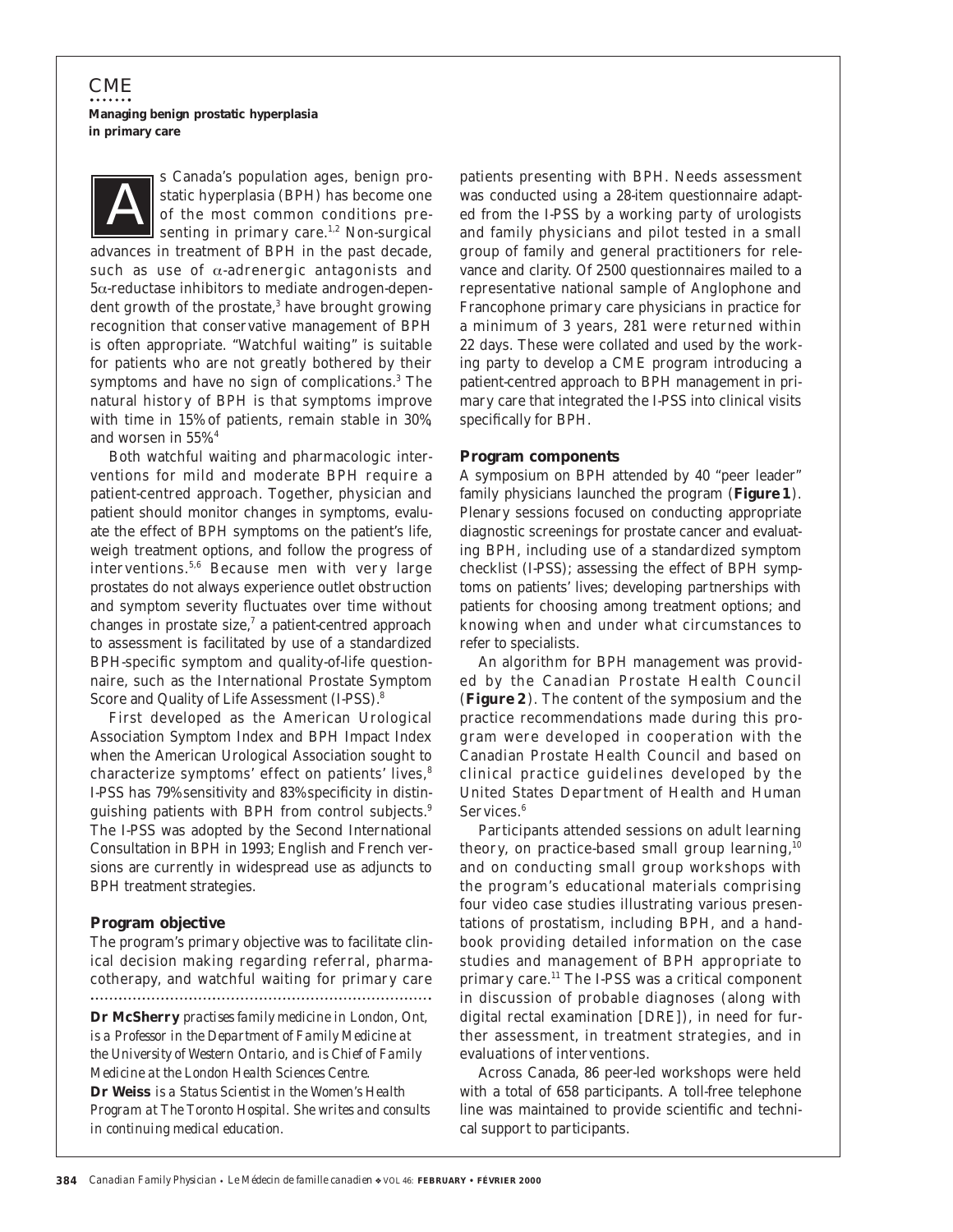

#### **Program evaluation**

The program was evaluated through questionnaires asking workshop participants about their practices regarding BPH before, and their "intent-to-practice" after, the workshops. Questions were based on practice recommendations made during the program. Questions covered the range of recommended diagnostic tests for initial BPH assessment and use of the patient-administered I-PSS and Quality of Life Assessment. Factors taken into account when determining treatment interventions; comfort in differentiating and treating mild, moderate, and severe BPH; follow up of BPH interventions to reassess symptoms; and referral practices were also covered (**Table 1**<sup>12</sup>). For each item, participants were asked to rate how characteristic of their own practice behaviour this type of management of BPH was on a Likert scale ranging from 1 to 7. The answer represented the score for the item.

For confidentiality, only workshop location and date were identified on each questionnaire and only the mean workshop score for each item was calculated and entered into a database for repeated measures analysis using SPSS.13 The *n* in all tabulations and in the repeated measures analyses refers to mean total workshop scores. Mean scores were analyzed to obtain total (mean) scores for items before and after the workshop. Descriptive analyses produced minimum and maximum mean scores and the range of scores before and after the workshop.

Analysis of intent to change practice behaviour was conducted using the paired *t* test. An intent to change, calculated as the mean difference between total preworkshop score and total postworkshop score, was considered significant if  $P \le 0.05$  and the mean difference was greater than half a standard deviation of the total preworkshop score.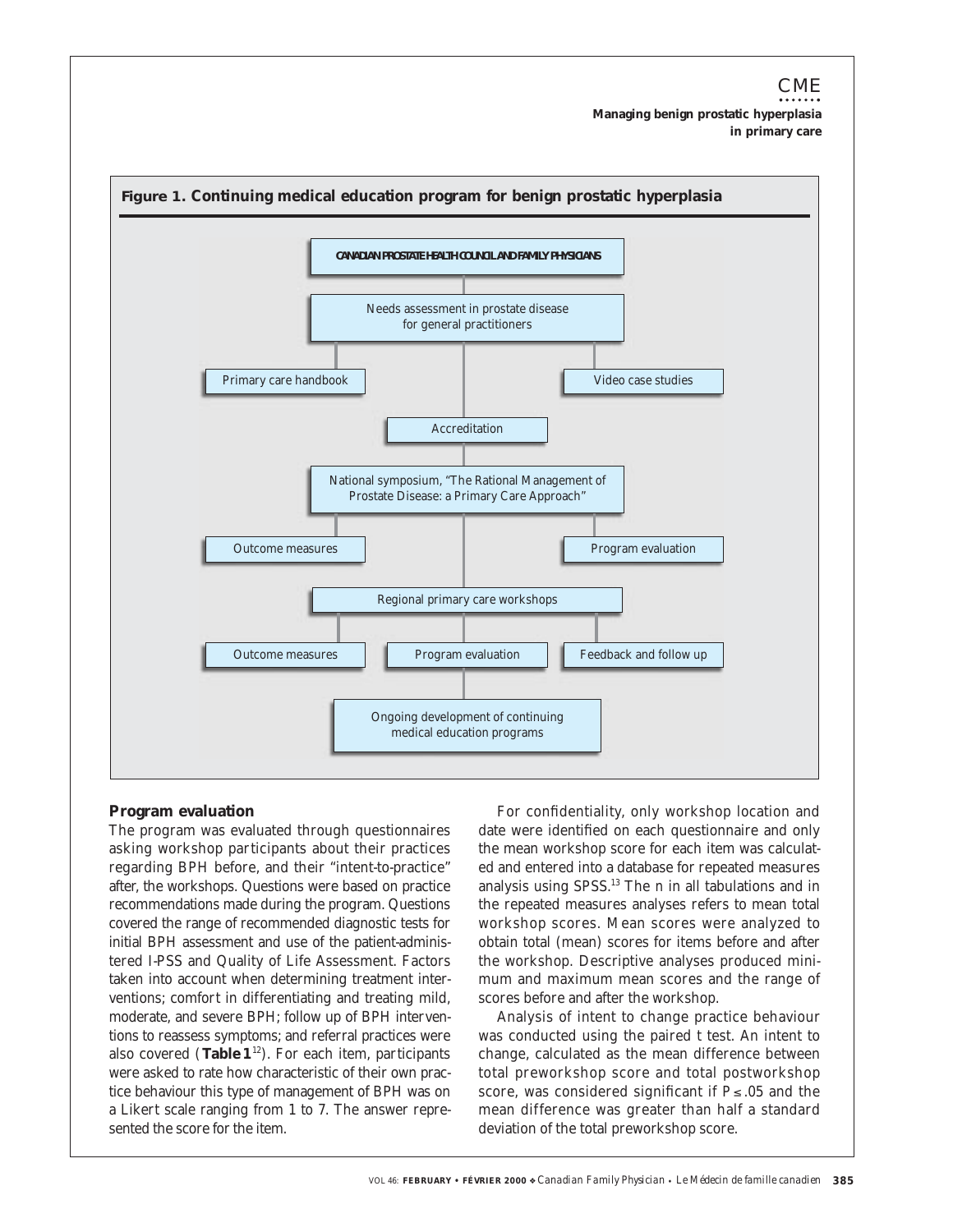

Of the 86 workshops held, 75 provided complete preworkshop and postworkshop questionnaires. Workshops were excluded if participants provided only preworkshop or postworkshop questionnaires or if they did not wish to complete the program's evaluation component. Ontario and Quebec workshops had disproportionately low response rates. Total number of participants in the program's evaluation component was 544 with a mean of seven per workshop.

Among respondents, 29% were from Ontario, 24% from Quebec, 21% from the Prairies, 16% from British Columbia, and 10% from Atlantic Canada. Just over half (52%) of all respondents practised in urban areas (cities with populations larger than 100 000); 48% practised in rural areas.

**Table 2** presents a summary of total scores before the workshops for recommended diagnostic procedures for BPH when patients present with voiding symptoms. Many participants carried out urinalyses and DREs on men with voiding symptoms, and prostate-specific antigen (PSA) tests on men with abnormal results on DRE. Fewer participants screened for prostate cancer with annual DREs for men aged 50 and older. Fewer still administered a standardized symptom score card.

**Table 3** presents results of paired *t* tests comparing mean scores for practice behaviours before and after the workshops under four categories: diagnostic maneuvers for men with voiding symptoms; factors influencing decisions regarding treatment for BPH; comfort levels in differentiating severity of BPH and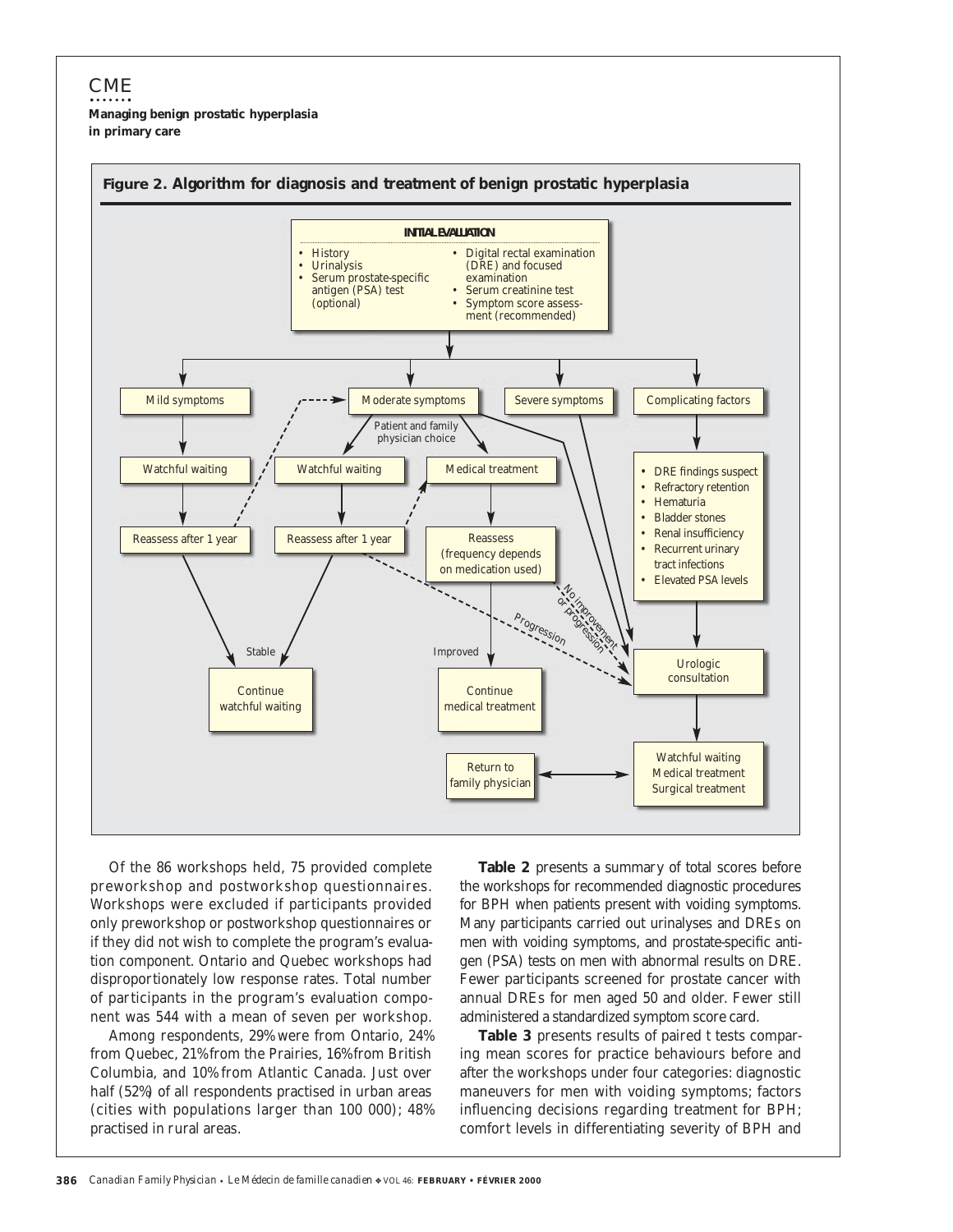in treating mild, moderate, and severe BPH; and follow-up and referral practices for BPH.

Practice behaviours most closely linked to a patient-centred approach to managing BPH (administering a symptom score card, measuring the effect of symptoms on patients' lives, considering patient preferences when deciding on interventions, and following up treatment with re-assessment of symptoms several months later) and not commonly practised before the workshops (scores of 4 or less) showed the greatest improvement after the workshops.

#### **Discussion**

This CME format, a combination of peer-led, problemoriented, practice-based, small group sessions, video case studies, and a handbook, was adapted from the model described by Premi and Shannon $14$  in their randomized controlled trial of a CME program and was intended to engage participating physicians in the process of problem solving as a prerequisite for learning.15 Traditionally, CME has focused on disseminating information, but it has become increasingly  $clear<sup>16,17</sup>$  that acquisition of knowledge is less important in changing physicians' behaviour than the social context of learning. Habit and custom, the beliefs of peers, and social norms are the major determinants.18

Theoretically, the most effective methods of changing physician behaviour were to predispose physicians to change by disseminating information and improving knowledge, skills, or attitudes; to create a more hospitable practice environment in which behavioural change can be effected; and to reinforce change with audits and feedback.19 Interventions classified as weak in changing physician performance or patient outcomes include didactic CME, attendance at conferences or seminars, and receipt of unsolicited mailed materials. Moderately effective interventions are based on audit and feedback (especially if done concurrently) directed at specific practitioners and delivered by peers and opinion leaders. Potent interventions use multiple strategies and include reminder systems and academic detailing.19

Small group CME activities including peer discussion and interaction are more likely to change physician behaviour than large group sessions.<sup>20,21</sup> Patient-centred educational interventions are effective in management of diabetes, $22$  smoking cessation, $23$  and incorporation of preventive strategies into office practice.<sup>24</sup> The program described in this paper gathered the CME components currently recognized as most likely to be effective (initial needs assessment, problem-based educational materials, opportunities for

**Table 1. Practice behaviours related to practice guidelines on diagnosis and treatment of benign prostatic hyperplasia:** *Participants were asked to rate how characteristic each item was of their own practice on a scale of 1 to 7.* Measure the effect of voiding symptoms on quality of life (level 2 recommendation). Use a valid symptom score to assess men with benign prostatic hyperplasia (BPH) (level 1 recommendation). Feel comfortable in my ability to detect prostate cancer by digital rectal examination (DRE). Do DRE as part of a periodic physical examination of men older than 50 (level 2 recommendation). Do DRE as part of a periodic physical examination of men with voiding symptoms (level 1 recommendation). Do a prostate-specific antigen (PSA) test on men with voiding symptoms (level 2 recommendation). Do PSA test on men with abnormal results of DRE (level 1 recommendation). Do urinalysis on men with voiding symptoms (level 2 recommendation). Do serum creatinine test on men with voiding symptoms (level 2 recommendation). Use prostate size to determine therapy for patients with BPH (not recommended,\* level 2). Use symptom severity to determine therapy for patients with BPH (level 2 recommendation). Use patient preference to determine therapy for BPH (level 2 recommendation). Feel comfortable differentiating mild, moderate, and severe BPH. Feel comfortable initiating medical treatment for patients with mild BPH. Feel comfortable initiating medical treatment for patients with moderate BPH. Feel comfortable initiating medical treatment for patients with severe BPH. Refer patients with BPH with mild symptoms (not recommended, level 2). Refer patients with BPH with moderate symptoms (not recommended, level 2). Refer patients with BPH with severe symptoms (level 1 recommendation). Measure change in symptoms 4 months after therapy (level 3 recommendation).

\**Although use of prostate size to determine therapy was not recommended at the time of the symposium, new data indicate that finasteride should be prescribed only for men with large prostates (level 1 recommendation).12*

participants to develop implementation strategies through discussion with peers) and applied them to making BPH treatment advice more patient centred.

A 1986 study showed that physicians implemented 50% of the practice changes they reported intending to make as a result of participating in a CME program.<sup>25</sup> Further studies measuring intent to change against actual changes made are required for a complete understanding of the effectiveness of Premi and Shannon's<sup>14</sup> small group CME model.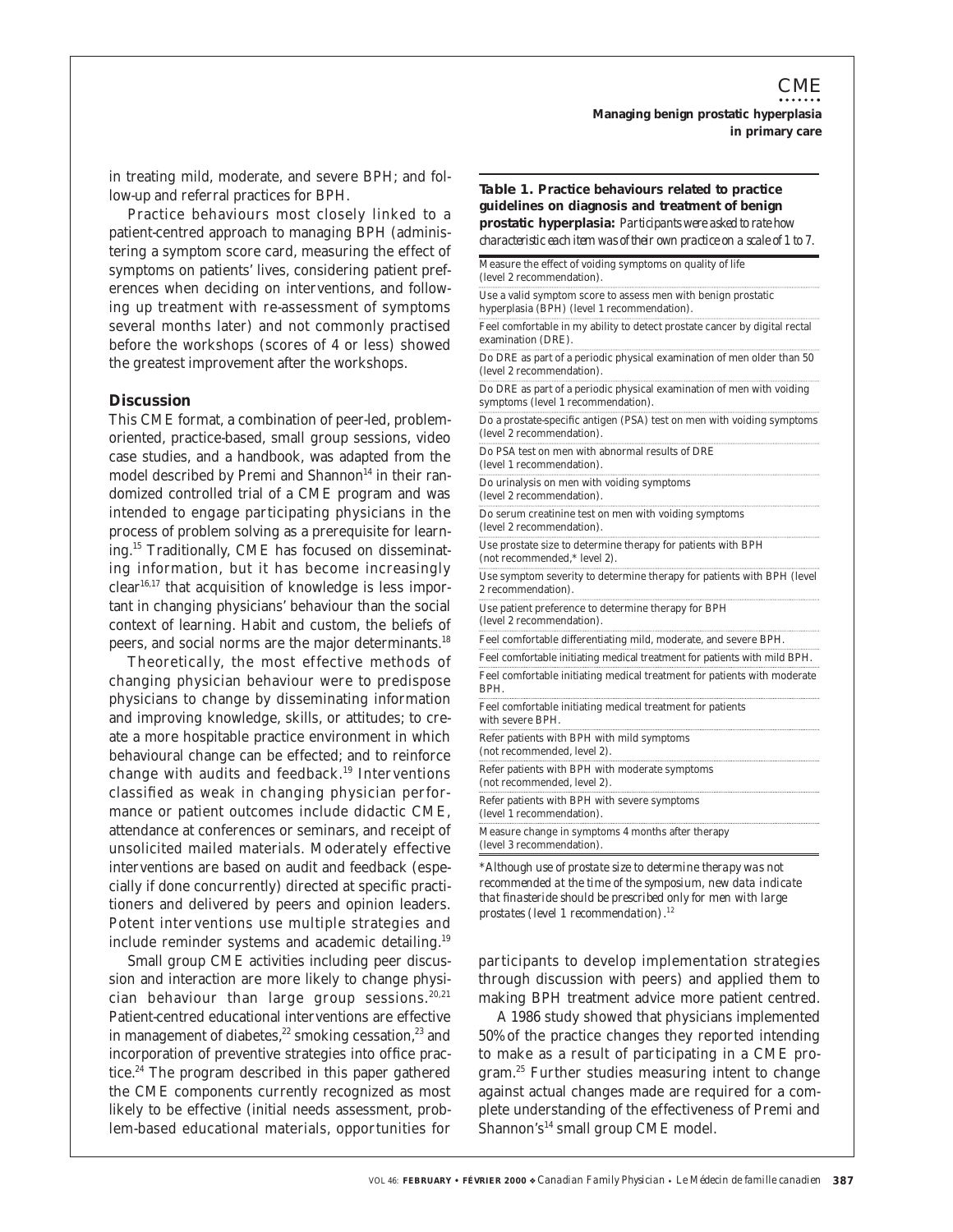### **Table 2. Mean scores for recommended diagnostic maneuvers for patients with voiding symptoms:** *Responses from 75 participants before workshops on a Likert scale ranging from 1 to 7.*

| <b>MANEUVER</b>                         | <b>MINIMUM SCORE MAXIMUM SCORE</b> | $MEAN$ ( $\pm SD$ ) |            |
|-----------------------------------------|------------------------------------|---------------------|------------|
| Urinalysis                              | 1.56                               | 7.00                | 6.08(1.02) |
| DRE                                     | 1.44                               | 7.00                | 6.04(1.03) |
| Annual DRE for men<br>50y               | 1.56                               | 7.00                | 5.78(1.16) |
| <b>PSA</b> test                         | 0.78                               | 6.40                | 4.14(1.18) |
| PSA test after abnormal<br>DRE findings | 122                                | 7.00                | 6.03(1.07) |
| Serum creatinine test                   | 1.11                               | 6.80                | 4.56(1.13) |
| Symptom score                           | 0.22                               | 4.67                | 2.05(0.90) |

DRE*—digital rectal examination,* PSA*—prostate-specific antigen,* SD*—standard deviation.*

#### **Conclusion**

Results of the evaluation point to the benefits of practice-based small group, peer-led workshops in introducing new practice behaviours for primary care management of BPH. Generalizability of the program is limited by several factors. The sample was not representative of the sex, age, and geographic distribution of primary care physicians in Canada. The research design was not experimental. There was no follow up on intentions to practise. This peer-led CME program found physicians willing to assess the effect of BPH on patients' lives and to maintain an ongoing relationship with patients in monitoring BPH symptoms and deciding on course of treatment.  $\triangleq$ 

#### **Acknowledgment**

*This program was supported by an unrestricted educational grant from Astra Zeneca Inc, Canada, was conducted with the help of CMED, a division of Omnicom Canada*

### **Table 3. Paired** *t* **tests of preworkshop and postworkshop total scores**

|                                      | <b>PAIRED DIFFERENCES</b> |                                      |         |    |              |
|--------------------------------------|---------------------------|--------------------------------------|---------|----|--------------|
|                                      | <b>MEAN</b>               | <b>STANDARD ERROR</b><br>OF THE MEAN | t       | DF | P (2-TAILED) |
| <b>DIAGNOSTIC MANEUVERS</b>          |                           |                                      |         |    |              |
| Digital rectal examination (DRE)     | .13                       | .15                                  | .88     | 74 | .38          |
| Annual DRE for men > 50              | .26                       | .15                                  | 1.81    | 74 | .07          |
| Prostate-specific antigen (PSA) test | .16                       | .17                                  | .96     | 74 | .34          |
| PSA if DRE findings abnormal         | 1.13                      | .18                                  | 6.33    | 74 | .00.         |
| Urinalysis                           | .13                       | .16                                  | .84     | 74 | .41          |
| Serum creatinine test                | .83                       | .17                                  | 4.95    | 74 | .00.         |
| Symptom score                        | 2.54                      | .15                                  | 16.65   | 74 | .00          |
| DETERMINANTS OF TREATMENT            |                           |                                      |         |    |              |
| Prostate size                        | .33                       | .11                                  | 2.96    | 74 | .00          |
| Symptom severity                     | .48                       | .15                                  | 3.27    | 74 | .00.         |
| Patient preference                   | .91                       | .13                                  | 7.21    | 74 | .00.         |
| Effect on quality of life            | 1.56                      | .15                                  | 10.64   | 74 | .00          |
| <b>COMFORT LEVELS</b>                |                           |                                      |         |    |              |
| DRE for prostate cancer screen       | .40                       | .11                                  | 3.68    | 74 | .00.         |
| Differentiating BPH severity         | 1.0                       | .12.                                 | 9.00    | 74 | .00          |
| <b>Treating mild BPH</b>             | .91                       | .12                                  | 7.56    | 74 | .00.         |
| <b>Treating moderate BPH</b>         | .94                       | .12                                  | 8.02    | 74 | .00.         |
| <b>Treating severe BPH</b>           | .55                       | .15                                  | 3.67    | 74 | .00.         |
| <b>FOLLOW UP AND REFERRAL</b>        |                           |                                      |         |    |              |
| Follow up after therapy              | 1.05                      | .15                                  | 6.96    | 74 | .00.         |
| Refer for elevated PSA level         | 5.57E-02                  | .14                                  | .39     | 74 | .70          |
| Refer mild BPH                       | $-21$                     | 8.74E-02                             | $-2.44$ | 74 | .02          |
| Refer moderate BPH                   | $-39$                     | .12                                  | $-3.28$ | 74 | .00          |
| Refer severe BPH                     | $-5.84E-02$               | .14                                  | $-42$   | 74 | .68          |